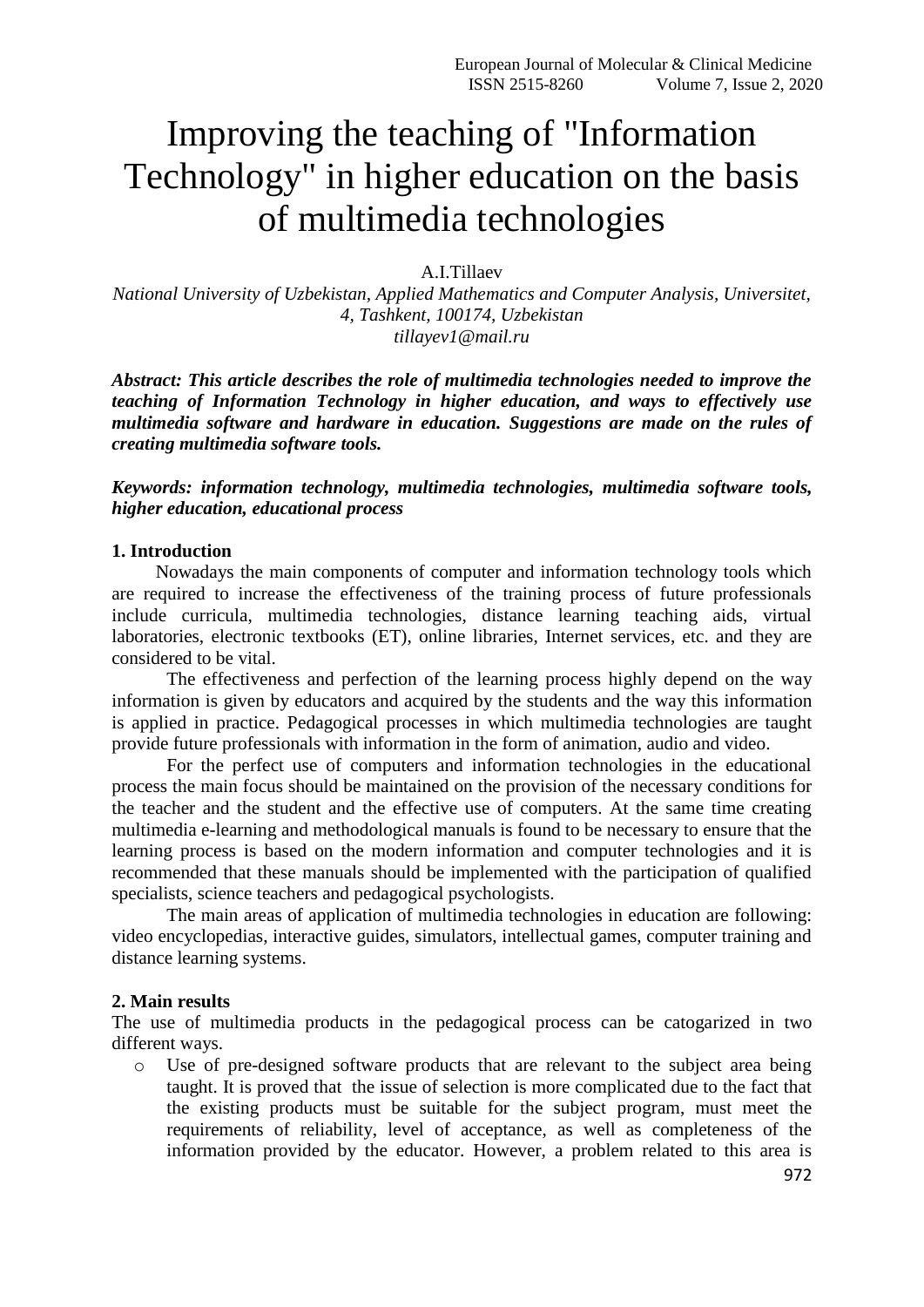caused because of the lack of specialist-educators with the necessary knowledge in the field in the process of creating manuals.

o Creating a multimedia product appropriate to the purpose of the subject taught by the teacher and the scope of the covered issues. In order to do this, science teachers need to improve their skills in the field of multimedia technologies in various courses and have to learn the capabilities of the computer, interactive whiteboard and the additional means of displaying images in more detail.

Both of these approaches require a high level of professional knowledge in the field of multimedia technologies, as well as good training in the effective use of hardware and software.

*Multimedia systems and technologies.*The term multimedia does not have a single clear definition since it is interpreted differently by various experts in the different fields depending on the content of its application.

*Experts in the field of electronics* interpretthe term of multimedia as different hardware which gives the opportunity to work with different forms of text, graphics, animation, sound, video and other forms of data. It consists of various disk devices, sound cards, video cards, external collectors and so on.

*Designers, animators, programmers* interpret it as ready materials such as text, sound, animations which allow the user to interact in several ways through this concept.

The most common form of the concept of multimedia (multimedia tools) is that it is the set of software and hardware tools which are designed for the development, creation of texts, images, tables, diagrams, photographs, video and audio fragments and other various information in digital form.

Nowadays multimedia technologies can be seen in various fields of human activities such as business, education, medicine and others.

*Multimedia tools* are the set of hardware and software tools that allow a user to communicate with a computer using a wide variety of environments that are natural to humans such as sound, video, graphics, text and animations. The most important feature of multimedia technology is that it provides users with the ability to operate the process of working with information.

Posters, manuals, laboratory experiments are usually used as means of visual demonstration in computer related presentations, lectures or other speeches. Slide projectors, overhead projectors, slides that display graphic images on the screen are also used for this purpose. The use of a computer and a multimedia projector gives users an opportunity to prepare and present a presentation with visual materials which includes all the necessary aspects of the quality organization of the speaker's speech accompanied by audio, video and animation.

Many multimedia software products have been created in recent years such as encyclopedias, tutorials, computer presentations and others. *Multimedia products are*:

- *The first* is a software product that provides the user with interactivity, that is, a dialogue environment that allows the exchange of commands and responses between a person and a computer;
- *Second* is the environment in which various video and audio effects are used.

Today the development of the multimedia industry has made creating a fake model of the real world possible. It includes concepts that are defined as virtual reality or virtual being. Multimedia provides the user with a great opportunity to create a fantastic world (virtual), in which the user does not play the role of a passive observer on the periphery, but actively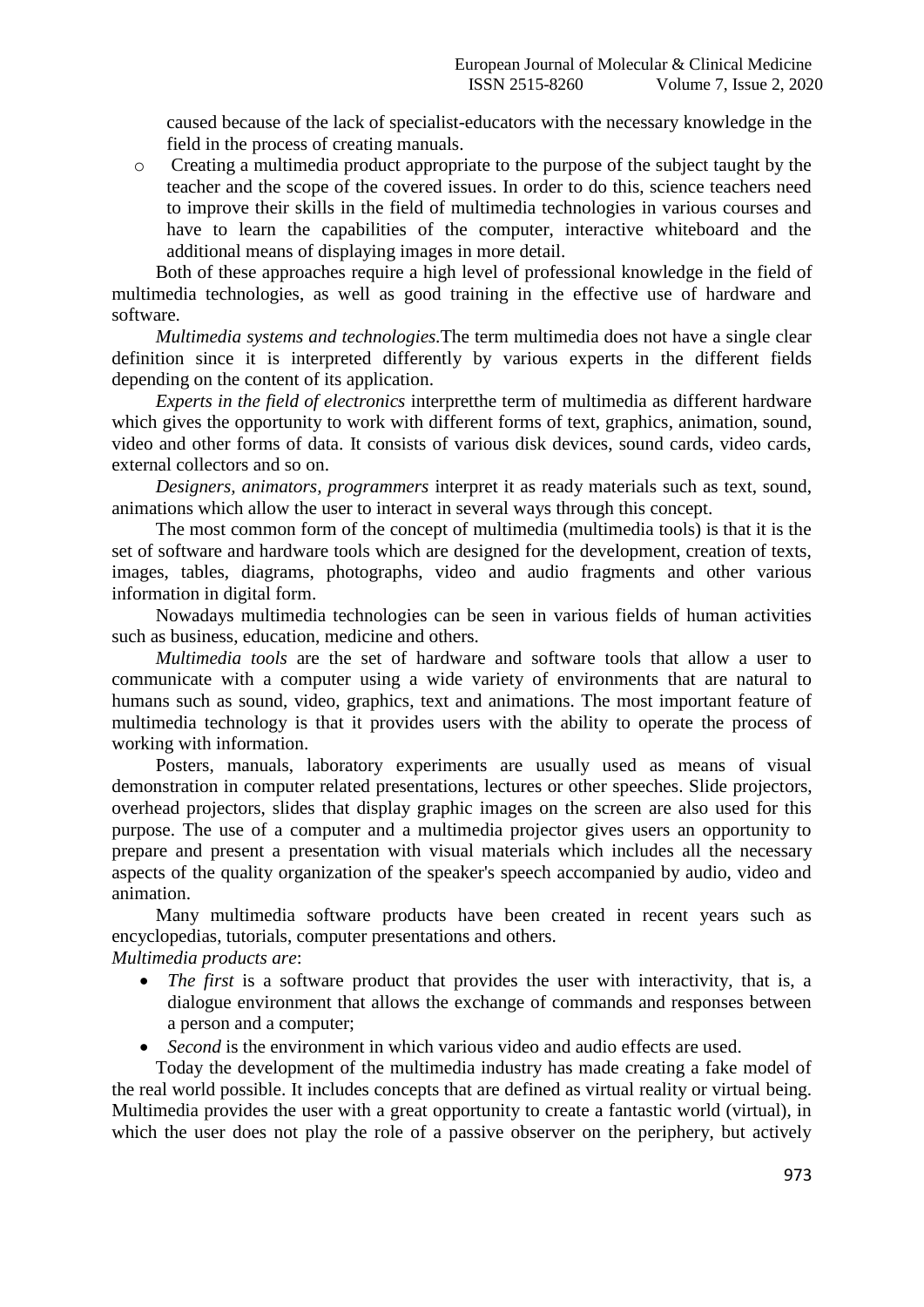participates in the events that take place there; however, communication takes place in a language that is common to the user, primarily in the language of audio and video.

Virtual reality is associated with the concepts of immersiveness and interactivity. Immersiveness means that a person assumes himself in virtual reality. Interactivity allows the user to interact with objects in virtual reality in real time and interact with them.

Virtual reality system is defined as a set of software and hardware that creates an imitation environment. To ensure interactivity, the operator of the virtual system must take several steps. These actions must be multimodals that are visual to eyes, receptive to the sound. Various audio and video technologies are used in modern systems to perform these operations in practice.

*3D technology is a* Multimedia tool that is a set of hardware and software that allows a user to communicate with a computer using a wide variety of environments that are natural to humans such as sound, video, graphics, text, animations. The advent of 3D technology in the field of multimedia has started a new era in this field. It should be noted that 3D technology is the most advanced method of visual and audio transmission of images in the world.

*Multimedia tools:*

- *Hardware:* projector, interactive whiteboard, graphics accelerators,etc.;
- *Software:*
	- *• Multimedia applications*: encyclopedias, interactive teaching courses, games, electronic textbooks, etc.;
	- *• The creation of multimedia applications*: video editor, graphics editor, sound editor, animation programs, files, Hypertext and others to work with the program.

*Designing multimedia applications*. The content of the multimedia application is analyzed in detail by the author during the preparation of the script and is determined during the development of the technological scenario.

Illustrations, tables and diagrams with animated elements and a beautifully decorated multimedia applications accompanied with sound facilitate the the easy acquisition of the studied material, help to understand the process better and remember it, increase the learner's activity in learning process, provide a clearer and more complete understanding of the subject.

There are varieties of different technological approaches aimed at developing quality multimedia applications. A number of basic technological recommendations should be followed when creating and using these applications.

The bases for the creation of multimedia applications include a method of systematization based on the division of material into elements and its presentation in a hierarchical manner.

The material coverage model at the initial stage of multimedia application design allows:

- Clear definition of the content of the material;
- present the content in a visual, clear and transparent manner;
- Determination the content of multimedia application components.

Taking into account a number of general psychological advances in the development of methods for visualizing information on a computer screen helps to formulate recommendations:

- The information on the screen must be logged;
- *•* Visual information should be periodically exchanged for audio information;
- *•* Color brightness and volume should change periodically;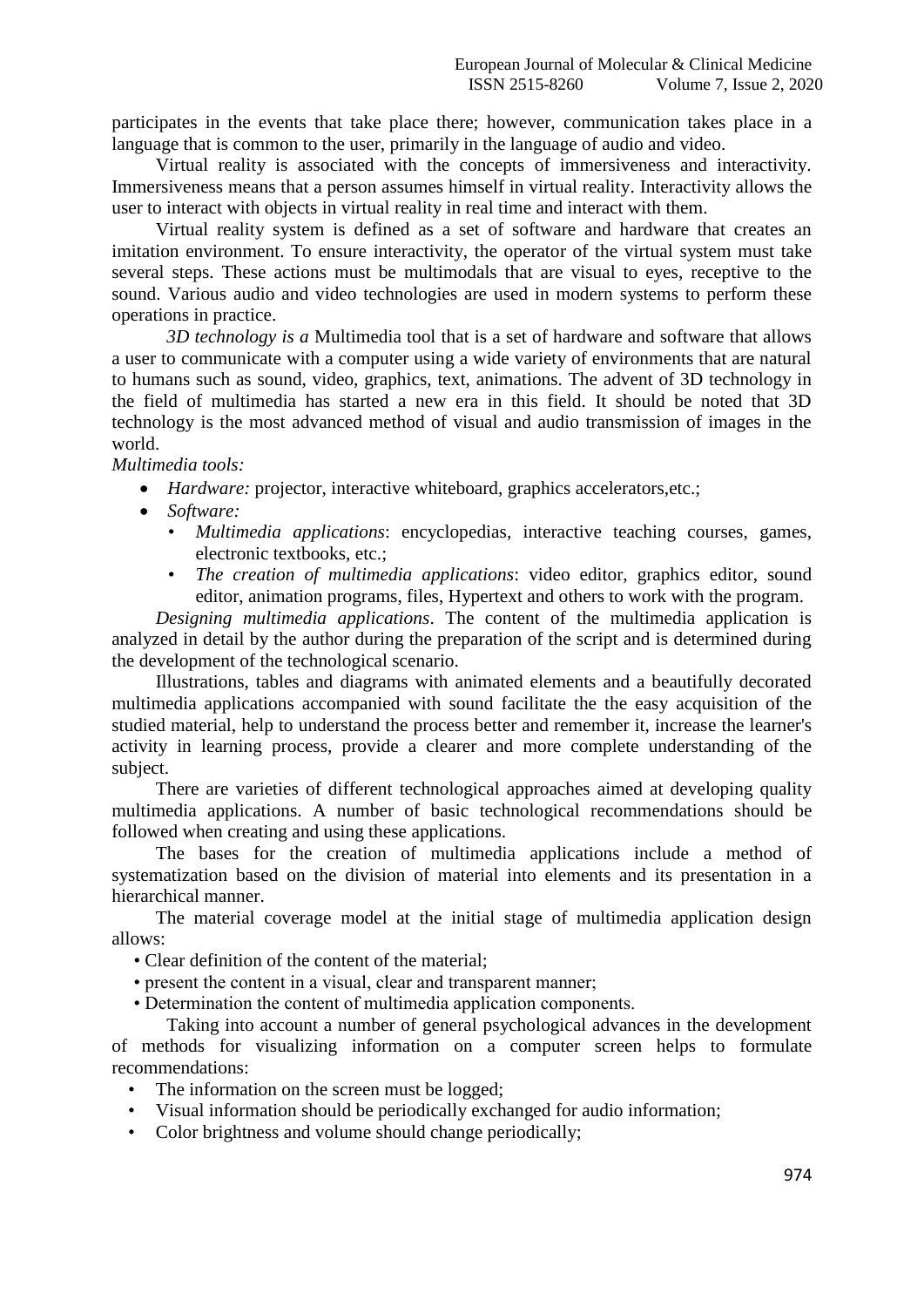*•* The content of the visualized material should not be too simple or too complex.

When developing and creating a frame format on the screen, it is recommended to take into account the purpose and relationship between the objects that determine the organization of the viewing area. It is recommended to place items as following:

- *•* close to each other, which means the closer the objects are to each other in the field of view, the more likely it is that they form a single, coherent image;
- *•* The similarity of the processes, i.e. the greater the similarity and integrity of the images, the greater the probability that they will match;
- *•* taking into account the characteristics of continuity, that is, the more elements in the field of view that correspond to the continuation of an orderly sequence, the more likely they merge into a single image;
- taking into account the specificity of the definition of the subject and the background in the choice of shape of objects, size of letters and numbers, color saturation, text placement, etc.;
- *•* Without decorating the visual information with extra details, bright and contrasting colors;
- *•* Changing the color of the material to be memorized by underlining or changing the font size and style.

When developing multimedia applications, it is important to take into account that objects depicted in different colors and backgrounds are perceived differently by people.

The contrast of objects to the background plays an important role in the organization of visual information. There are two types of contrast: direct and inverse. In direct contrast, the object and its images are darker than the background, and in contrast, they are lighter. Both types are typically used in designing multimedia applications, either separately in different frames or together within a single frame. In most cases, inverse contrast predominates.

It is preferable to work in the direct contrast when designing multimedia applications. In this case, an increase in brightness leads to an improvement in appearance, and vice versa, but the letters and symbols displayed in inverse contrast are read more accurately and faster than the direct contrast, even at a small size. The larger the relative size of the image parts and the higher its brightness, the smaller the contrast should be. With the equal distribution of light on the screen the information on the screen can be accessed easily.

To optimize the learning of information from a computer screen, multimedia application developers are advised to use logical accents. Methods that focus the learner's attention on a particular object are called logical accents. The psychological impact of logical accents is related to the reduction in the time spent by the learner to find the main object and the focus on that object.

In most cases, the following methods are often used to create logical accents: depict the main object in a brighter color, change the size, brightness, position, or separate it with a radiant color. Logical emphasis can be quantified by its intensity. The intensity depends on the proportion of the color and brightness of the object relative to the background, and the relative size of the object relative to the size of the objects in the background of the image. It is better to mark with brighter or more contrasting colors, however, changing the size or brightness, separating with a radiant color does not work well.

When studying the technology of creating multimedia applications, a scenario is neede to be developed that describes how they are created. Also we can logically conclude that each multimedia application consists of different components (different themes ) The content of multimedia applications can be divided into following parts: selecting a theme for the created multimedia application, defining the workspace (scale and background), using frames, layers, creating symbols of different shapes, entering variables in the programming language and